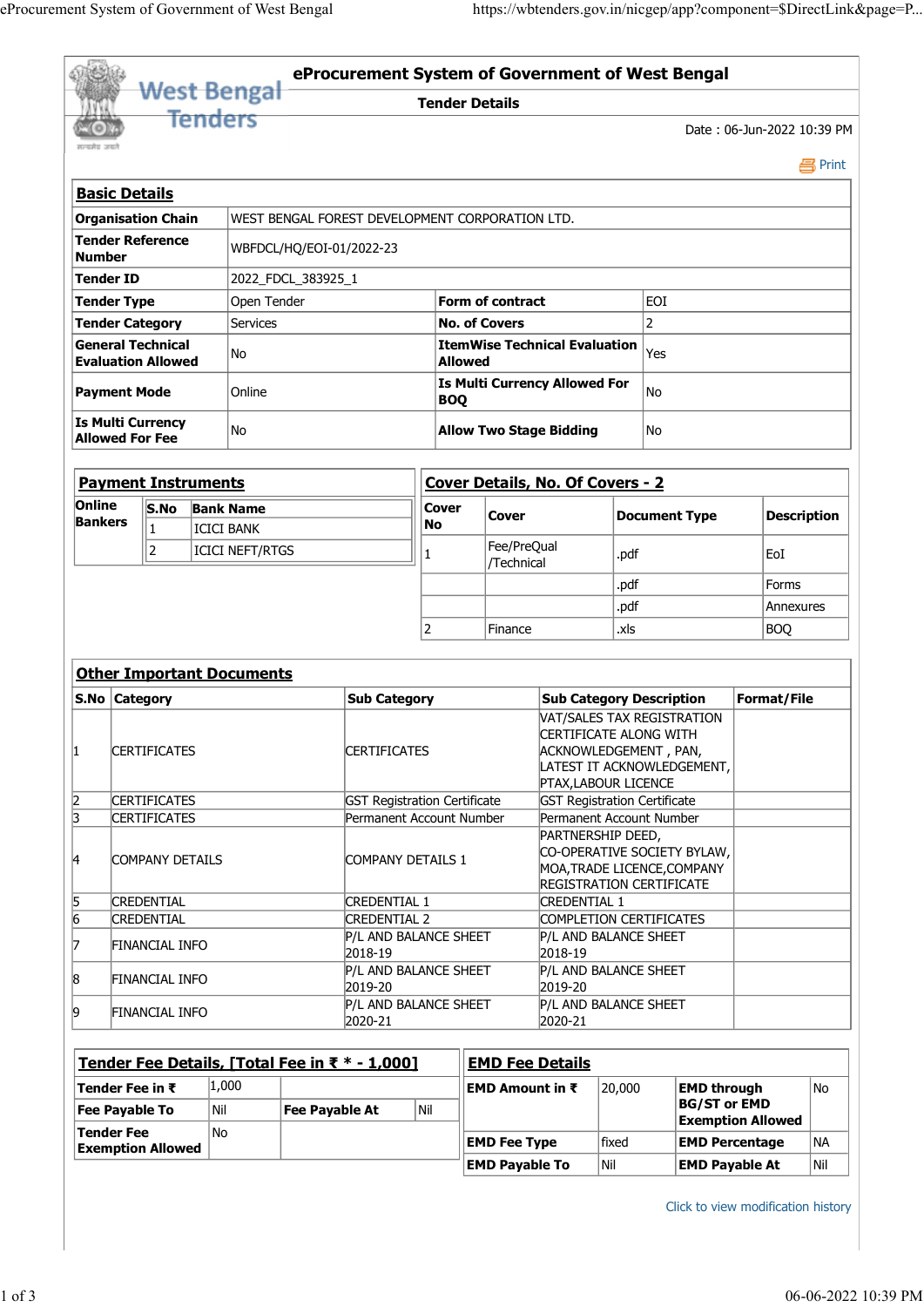| eProcurement System of Government of West Bengal<br>https://wbtenders.gov.in/nicgep/app?component=\$DirectLink&page=P<br>Work / Item(s)<br>Appointment of Internal Auditor for Financial Year 2022-23 for North Bengal Divisions under WBFDC Ltd.<br><b>Work Description</b><br>Appointment of Internal Auditor for Financial Year 2022-23 for North Bengal Divisions under WBFDC Ltd.<br>Pre Qualification<br>Please refer Tender documents.<br><b>Details</b><br>Independent External NA<br><b>Monitor/Remarks</b><br>Show Tender Value in No<br><b>Public Domain</b><br>NA<br>Tender Value in ₹<br>0.00<br>Miscellaneous <b>Sub category</b><br><b>Product Category</b><br><b>Services</b><br>120<br>Period Of Work(Days) 365<br>Tender<br>Bid Validity(Days)<br><b>Contract Type</b><br>North Bengal Divisions<br><b>Pre Bid Meeting Place Office of</b><br>Pincode<br>700106<br>Location<br>under WBFDC Ltd.<br>WBFDCL,<br>Aranya Bikash,<br>Salt Lake City<br>$10$ -Jun-2022 Bid Opening Place<br>Office of<br><b>Pre Bid Meeting</b><br>Office of The WBFDCL,<br><b>Pre Bid Meeting Date</b><br>WBFDCL,<br>$ 01:00$ PM<br><b>Address</b><br>Aranya Bikash, Salt Lake<br>City, Kolkata - 700 106.<br>Aranya Bikash,<br>Salt Lake City<br><b>Should Allow NDA</b><br><b>Allow Preferential</b><br>No<br>No<br><b>Tender</b><br><b>Bidder</b><br><b>Critical Dates</b><br>20-Jun-2022 03:00 PM<br><b>Publish Date</b><br>07-Jun-2022 10:00 AM<br><b>Bid Opening Date</b><br>Document Download / Sale End<br>Document Download / Sale Start<br>08-Jun-2022 10:00 AM<br>17-Jun-2022 05:00 PM<br><b>Date</b><br><b>Date</b><br>NA<br>NA<br><b>Clarification Start Date</b><br><b>Clarification End Date</b><br><b>Bid Submission Start Date</b><br>08-Jun-2022 10:00 AM<br><b>Bid Submission End Date</b><br>17-Jun-2022 05:00 PM<br>Tender Documents<br><b>Document Size</b><br><b>Description</b><br><b>S.No Document Name</b><br><b>Document</b><br>(in KB)<br>EoI<br>1037.67<br>Tendernotice_1.pdf<br><b>Work Item</b><br><b>Document Size</b><br><b>S.No Document Type</b><br>Description<br><b>Document Name</b><br><b>Documents</b><br>(in KB)<br><b>BOQ</b><br><b>BOQ</b><br>BOQ_750595.xls<br>330.00<br><b>Bid Openers List</b><br><b>Bid Opener Login Id</b><br>Certificate Name<br><b>Bid Opener Name</b><br>suranjandawn1965@gmail.com<br><b>SURANJAN DAWN</b><br><b>SURANJAN DAWN</b><br>par_524@yahoo.co.in<br>PARTHA CHAKRABORTY<br>PARTHA CHAKRABORTTY<br>abhitra.mallick@gmail.com<br><b>ABHITRA MALLICK</b><br><b>ABHITRA MALLICK</b> | <b>Title</b>        |  |  |  |  |  |
|----------------------------------------------------------------------------------------------------------------------------------------------------------------------------------------------------------------------------------------------------------------------------------------------------------------------------------------------------------------------------------------------------------------------------------------------------------------------------------------------------------------------------------------------------------------------------------------------------------------------------------------------------------------------------------------------------------------------------------------------------------------------------------------------------------------------------------------------------------------------------------------------------------------------------------------------------------------------------------------------------------------------------------------------------------------------------------------------------------------------------------------------------------------------------------------------------------------------------------------------------------------------------------------------------------------------------------------------------------------------------------------------------------------------------------------------------------------------------------------------------------------------------------------------------------------------------------------------------------------------------------------------------------------------------------------------------------------------------------------------------------------------------------------------------------------------------------------------------------------------------------------------------------------------------------------------------------------------------------------------------------------------------------------------------------------------------------------------------------------------------------------------------------------------------------------------------------------------------------------------------------------------------------------------------------------------------------------------------------------------------------------------------------------------------------------------------------------------------------------------------------------------------------------------------------|---------------------|--|--|--|--|--|
|                                                                                                                                                                                                                                                                                                                                                                                                                                                                                                                                                                                                                                                                                                                                                                                                                                                                                                                                                                                                                                                                                                                                                                                                                                                                                                                                                                                                                                                                                                                                                                                                                                                                                                                                                                                                                                                                                                                                                                                                                                                                                                                                                                                                                                                                                                                                                                                                                                                                                                                                                          |                     |  |  |  |  |  |
|                                                                                                                                                                                                                                                                                                                                                                                                                                                                                                                                                                                                                                                                                                                                                                                                                                                                                                                                                                                                                                                                                                                                                                                                                                                                                                                                                                                                                                                                                                                                                                                                                                                                                                                                                                                                                                                                                                                                                                                                                                                                                                                                                                                                                                                                                                                                                                                                                                                                                                                                                          |                     |  |  |  |  |  |
|                                                                                                                                                                                                                                                                                                                                                                                                                                                                                                                                                                                                                                                                                                                                                                                                                                                                                                                                                                                                                                                                                                                                                                                                                                                                                                                                                                                                                                                                                                                                                                                                                                                                                                                                                                                                                                                                                                                                                                                                                                                                                                                                                                                                                                                                                                                                                                                                                                                                                                                                                          |                     |  |  |  |  |  |
|                                                                                                                                                                                                                                                                                                                                                                                                                                                                                                                                                                                                                                                                                                                                                                                                                                                                                                                                                                                                                                                                                                                                                                                                                                                                                                                                                                                                                                                                                                                                                                                                                                                                                                                                                                                                                                                                                                                                                                                                                                                                                                                                                                                                                                                                                                                                                                                                                                                                                                                                                          |                     |  |  |  |  |  |
|                                                                                                                                                                                                                                                                                                                                                                                                                                                                                                                                                                                                                                                                                                                                                                                                                                                                                                                                                                                                                                                                                                                                                                                                                                                                                                                                                                                                                                                                                                                                                                                                                                                                                                                                                                                                                                                                                                                                                                                                                                                                                                                                                                                                                                                                                                                                                                                                                                                                                                                                                          |                     |  |  |  |  |  |
|                                                                                                                                                                                                                                                                                                                                                                                                                                                                                                                                                                                                                                                                                                                                                                                                                                                                                                                                                                                                                                                                                                                                                                                                                                                                                                                                                                                                                                                                                                                                                                                                                                                                                                                                                                                                                                                                                                                                                                                                                                                                                                                                                                                                                                                                                                                                                                                                                                                                                                                                                          |                     |  |  |  |  |  |
|                                                                                                                                                                                                                                                                                                                                                                                                                                                                                                                                                                                                                                                                                                                                                                                                                                                                                                                                                                                                                                                                                                                                                                                                                                                                                                                                                                                                                                                                                                                                                                                                                                                                                                                                                                                                                                                                                                                                                                                                                                                                                                                                                                                                                                                                                                                                                                                                                                                                                                                                                          |                     |  |  |  |  |  |
|                                                                                                                                                                                                                                                                                                                                                                                                                                                                                                                                                                                                                                                                                                                                                                                                                                                                                                                                                                                                                                                                                                                                                                                                                                                                                                                                                                                                                                                                                                                                                                                                                                                                                                                                                                                                                                                                                                                                                                                                                                                                                                                                                                                                                                                                                                                                                                                                                                                                                                                                                          |                     |  |  |  |  |  |
|                                                                                                                                                                                                                                                                                                                                                                                                                                                                                                                                                                                                                                                                                                                                                                                                                                                                                                                                                                                                                                                                                                                                                                                                                                                                                                                                                                                                                                                                                                                                                                                                                                                                                                                                                                                                                                                                                                                                                                                                                                                                                                                                                                                                                                                                                                                                                                                                                                                                                                                                                          |                     |  |  |  |  |  |
|                                                                                                                                                                                                                                                                                                                                                                                                                                                                                                                                                                                                                                                                                                                                                                                                                                                                                                                                                                                                                                                                                                                                                                                                                                                                                                                                                                                                                                                                                                                                                                                                                                                                                                                                                                                                                                                                                                                                                                                                                                                                                                                                                                                                                                                                                                                                                                                                                                                                                                                                                          |                     |  |  |  |  |  |
|                                                                                                                                                                                                                                                                                                                                                                                                                                                                                                                                                                                                                                                                                                                                                                                                                                                                                                                                                                                                                                                                                                                                                                                                                                                                                                                                                                                                                                                                                                                                                                                                                                                                                                                                                                                                                                                                                                                                                                                                                                                                                                                                                                                                                                                                                                                                                                                                                                                                                                                                                          |                     |  |  |  |  |  |
|                                                                                                                                                                                                                                                                                                                                                                                                                                                                                                                                                                                                                                                                                                                                                                                                                                                                                                                                                                                                                                                                                                                                                                                                                                                                                                                                                                                                                                                                                                                                                                                                                                                                                                                                                                                                                                                                                                                                                                                                                                                                                                                                                                                                                                                                                                                                                                                                                                                                                                                                                          |                     |  |  |  |  |  |
|                                                                                                                                                                                                                                                                                                                                                                                                                                                                                                                                                                                                                                                                                                                                                                                                                                                                                                                                                                                                                                                                                                                                                                                                                                                                                                                                                                                                                                                                                                                                                                                                                                                                                                                                                                                                                                                                                                                                                                                                                                                                                                                                                                                                                                                                                                                                                                                                                                                                                                                                                          |                     |  |  |  |  |  |
|                                                                                                                                                                                                                                                                                                                                                                                                                                                                                                                                                                                                                                                                                                                                                                                                                                                                                                                                                                                                                                                                                                                                                                                                                                                                                                                                                                                                                                                                                                                                                                                                                                                                                                                                                                                                                                                                                                                                                                                                                                                                                                                                                                                                                                                                                                                                                                                                                                                                                                                                                          |                     |  |  |  |  |  |
|                                                                                                                                                                                                                                                                                                                                                                                                                                                                                                                                                                                                                                                                                                                                                                                                                                                                                                                                                                                                                                                                                                                                                                                                                                                                                                                                                                                                                                                                                                                                                                                                                                                                                                                                                                                                                                                                                                                                                                                                                                                                                                                                                                                                                                                                                                                                                                                                                                                                                                                                                          |                     |  |  |  |  |  |
|                                                                                                                                                                                                                                                                                                                                                                                                                                                                                                                                                                                                                                                                                                                                                                                                                                                                                                                                                                                                                                                                                                                                                                                                                                                                                                                                                                                                                                                                                                                                                                                                                                                                                                                                                                                                                                                                                                                                                                                                                                                                                                                                                                                                                                                                                                                                                                                                                                                                                                                                                          |                     |  |  |  |  |  |
|                                                                                                                                                                                                                                                                                                                                                                                                                                                                                                                                                                                                                                                                                                                                                                                                                                                                                                                                                                                                                                                                                                                                                                                                                                                                                                                                                                                                                                                                                                                                                                                                                                                                                                                                                                                                                                                                                                                                                                                                                                                                                                                                                                                                                                                                                                                                                                                                                                                                                                                                                          |                     |  |  |  |  |  |
|                                                                                                                                                                                                                                                                                                                                                                                                                                                                                                                                                                                                                                                                                                                                                                                                                                                                                                                                                                                                                                                                                                                                                                                                                                                                                                                                                                                                                                                                                                                                                                                                                                                                                                                                                                                                                                                                                                                                                                                                                                                                                                                                                                                                                                                                                                                                                                                                                                                                                                                                                          |                     |  |  |  |  |  |
|                                                                                                                                                                                                                                                                                                                                                                                                                                                                                                                                                                                                                                                                                                                                                                                                                                                                                                                                                                                                                                                                                                                                                                                                                                                                                                                                                                                                                                                                                                                                                                                                                                                                                                                                                                                                                                                                                                                                                                                                                                                                                                                                                                                                                                                                                                                                                                                                                                                                                                                                                          |                     |  |  |  |  |  |
|                                                                                                                                                                                                                                                                                                                                                                                                                                                                                                                                                                                                                                                                                                                                                                                                                                                                                                                                                                                                                                                                                                                                                                                                                                                                                                                                                                                                                                                                                                                                                                                                                                                                                                                                                                                                                                                                                                                                                                                                                                                                                                                                                                                                                                                                                                                                                                                                                                                                                                                                                          |                     |  |  |  |  |  |
|                                                                                                                                                                                                                                                                                                                                                                                                                                                                                                                                                                                                                                                                                                                                                                                                                                                                                                                                                                                                                                                                                                                                                                                                                                                                                                                                                                                                                                                                                                                                                                                                                                                                                                                                                                                                                                                                                                                                                                                                                                                                                                                                                                                                                                                                                                                                                                                                                                                                                                                                                          |                     |  |  |  |  |  |
|                                                                                                                                                                                                                                                                                                                                                                                                                                                                                                                                                                                                                                                                                                                                                                                                                                                                                                                                                                                                                                                                                                                                                                                                                                                                                                                                                                                                                                                                                                                                                                                                                                                                                                                                                                                                                                                                                                                                                                                                                                                                                                                                                                                                                                                                                                                                                                                                                                                                                                                                                          |                     |  |  |  |  |  |
|                                                                                                                                                                                                                                                                                                                                                                                                                                                                                                                                                                                                                                                                                                                                                                                                                                                                                                                                                                                                                                                                                                                                                                                                                                                                                                                                                                                                                                                                                                                                                                                                                                                                                                                                                                                                                                                                                                                                                                                                                                                                                                                                                                                                                                                                                                                                                                                                                                                                                                                                                          |                     |  |  |  |  |  |
|                                                                                                                                                                                                                                                                                                                                                                                                                                                                                                                                                                                                                                                                                                                                                                                                                                                                                                                                                                                                                                                                                                                                                                                                                                                                                                                                                                                                                                                                                                                                                                                                                                                                                                                                                                                                                                                                                                                                                                                                                                                                                                                                                                                                                                                                                                                                                                                                                                                                                                                                                          |                     |  |  |  |  |  |
|                                                                                                                                                                                                                                                                                                                                                                                                                                                                                                                                                                                                                                                                                                                                                                                                                                                                                                                                                                                                                                                                                                                                                                                                                                                                                                                                                                                                                                                                                                                                                                                                                                                                                                                                                                                                                                                                                                                                                                                                                                                                                                                                                                                                                                                                                                                                                                                                                                                                                                                                                          |                     |  |  |  |  |  |
|                                                                                                                                                                                                                                                                                                                                                                                                                                                                                                                                                                                                                                                                                                                                                                                                                                                                                                                                                                                                                                                                                                                                                                                                                                                                                                                                                                                                                                                                                                                                                                                                                                                                                                                                                                                                                                                                                                                                                                                                                                                                                                                                                                                                                                                                                                                                                                                                                                                                                                                                                          |                     |  |  |  |  |  |
|                                                                                                                                                                                                                                                                                                                                                                                                                                                                                                                                                                                                                                                                                                                                                                                                                                                                                                                                                                                                                                                                                                                                                                                                                                                                                                                                                                                                                                                                                                                                                                                                                                                                                                                                                                                                                                                                                                                                                                                                                                                                                                                                                                                                                                                                                                                                                                                                                                                                                                                                                          |                     |  |  |  |  |  |
|                                                                                                                                                                                                                                                                                                                                                                                                                                                                                                                                                                                                                                                                                                                                                                                                                                                                                                                                                                                                                                                                                                                                                                                                                                                                                                                                                                                                                                                                                                                                                                                                                                                                                                                                                                                                                                                                                                                                                                                                                                                                                                                                                                                                                                                                                                                                                                                                                                                                                                                                                          |                     |  |  |  |  |  |
|                                                                                                                                                                                                                                                                                                                                                                                                                                                                                                                                                                                                                                                                                                                                                                                                                                                                                                                                                                                                                                                                                                                                                                                                                                                                                                                                                                                                                                                                                                                                                                                                                                                                                                                                                                                                                                                                                                                                                                                                                                                                                                                                                                                                                                                                                                                                                                                                                                                                                                                                                          |                     |  |  |  |  |  |
|                                                                                                                                                                                                                                                                                                                                                                                                                                                                                                                                                                                                                                                                                                                                                                                                                                                                                                                                                                                                                                                                                                                                                                                                                                                                                                                                                                                                                                                                                                                                                                                                                                                                                                                                                                                                                                                                                                                                                                                                                                                                                                                                                                                                                                                                                                                                                                                                                                                                                                                                                          |                     |  |  |  |  |  |
|                                                                                                                                                                                                                                                                                                                                                                                                                                                                                                                                                                                                                                                                                                                                                                                                                                                                                                                                                                                                                                                                                                                                                                                                                                                                                                                                                                                                                                                                                                                                                                                                                                                                                                                                                                                                                                                                                                                                                                                                                                                                                                                                                                                                                                                                                                                                                                                                                                                                                                                                                          |                     |  |  |  |  |  |
|                                                                                                                                                                                                                                                                                                                                                                                                                                                                                                                                                                                                                                                                                                                                                                                                                                                                                                                                                                                                                                                                                                                                                                                                                                                                                                                                                                                                                                                                                                                                                                                                                                                                                                                                                                                                                                                                                                                                                                                                                                                                                                                                                                                                                                                                                                                                                                                                                                                                                                                                                          | <b>NIT</b>          |  |  |  |  |  |
|                                                                                                                                                                                                                                                                                                                                                                                                                                                                                                                                                                                                                                                                                                                                                                                                                                                                                                                                                                                                                                                                                                                                                                                                                                                                                                                                                                                                                                                                                                                                                                                                                                                                                                                                                                                                                                                                                                                                                                                                                                                                                                                                                                                                                                                                                                                                                                                                                                                                                                                                                          |                     |  |  |  |  |  |
|                                                                                                                                                                                                                                                                                                                                                                                                                                                                                                                                                                                                                                                                                                                                                                                                                                                                                                                                                                                                                                                                                                                                                                                                                                                                                                                                                                                                                                                                                                                                                                                                                                                                                                                                                                                                                                                                                                                                                                                                                                                                                                                                                                                                                                                                                                                                                                                                                                                                                                                                                          |                     |  |  |  |  |  |
|                                                                                                                                                                                                                                                                                                                                                                                                                                                                                                                                                                                                                                                                                                                                                                                                                                                                                                                                                                                                                                                                                                                                                                                                                                                                                                                                                                                                                                                                                                                                                                                                                                                                                                                                                                                                                                                                                                                                                                                                                                                                                                                                                                                                                                                                                                                                                                                                                                                                                                                                                          |                     |  |  |  |  |  |
|                                                                                                                                                                                                                                                                                                                                                                                                                                                                                                                                                                                                                                                                                                                                                                                                                                                                                                                                                                                                                                                                                                                                                                                                                                                                                                                                                                                                                                                                                                                                                                                                                                                                                                                                                                                                                                                                                                                                                                                                                                                                                                                                                                                                                                                                                                                                                                                                                                                                                                                                                          |                     |  |  |  |  |  |
|                                                                                                                                                                                                                                                                                                                                                                                                                                                                                                                                                                                                                                                                                                                                                                                                                                                                                                                                                                                                                                                                                                                                                                                                                                                                                                                                                                                                                                                                                                                                                                                                                                                                                                                                                                                                                                                                                                                                                                                                                                                                                                                                                                                                                                                                                                                                                                                                                                                                                                                                                          |                     |  |  |  |  |  |
|                                                                                                                                                                                                                                                                                                                                                                                                                                                                                                                                                                                                                                                                                                                                                                                                                                                                                                                                                                                                                                                                                                                                                                                                                                                                                                                                                                                                                                                                                                                                                                                                                                                                                                                                                                                                                                                                                                                                                                                                                                                                                                                                                                                                                                                                                                                                                                                                                                                                                                                                                          |                     |  |  |  |  |  |
|                                                                                                                                                                                                                                                                                                                                                                                                                                                                                                                                                                                                                                                                                                                                                                                                                                                                                                                                                                                                                                                                                                                                                                                                                                                                                                                                                                                                                                                                                                                                                                                                                                                                                                                                                                                                                                                                                                                                                                                                                                                                                                                                                                                                                                                                                                                                                                                                                                                                                                                                                          |                     |  |  |  |  |  |
|                                                                                                                                                                                                                                                                                                                                                                                                                                                                                                                                                                                                                                                                                                                                                                                                                                                                                                                                                                                                                                                                                                                                                                                                                                                                                                                                                                                                                                                                                                                                                                                                                                                                                                                                                                                                                                                                                                                                                                                                                                                                                                                                                                                                                                                                                                                                                                                                                                                                                                                                                          |                     |  |  |  |  |  |
|                                                                                                                                                                                                                                                                                                                                                                                                                                                                                                                                                                                                                                                                                                                                                                                                                                                                                                                                                                                                                                                                                                                                                                                                                                                                                                                                                                                                                                                                                                                                                                                                                                                                                                                                                                                                                                                                                                                                                                                                                                                                                                                                                                                                                                                                                                                                                                                                                                                                                                                                                          |                     |  |  |  |  |  |
|                                                                                                                                                                                                                                                                                                                                                                                                                                                                                                                                                                                                                                                                                                                                                                                                                                                                                                                                                                                                                                                                                                                                                                                                                                                                                                                                                                                                                                                                                                                                                                                                                                                                                                                                                                                                                                                                                                                                                                                                                                                                                                                                                                                                                                                                                                                                                                                                                                                                                                                                                          | S.No                |  |  |  |  |  |
|                                                                                                                                                                                                                                                                                                                                                                                                                                                                                                                                                                                                                                                                                                                                                                                                                                                                                                                                                                                                                                                                                                                                                                                                                                                                                                                                                                                                                                                                                                                                                                                                                                                                                                                                                                                                                                                                                                                                                                                                                                                                                                                                                                                                                                                                                                                                                                                                                                                                                                                                                          |                     |  |  |  |  |  |
| Tender Properties                                                                                                                                                                                                                                                                                                                                                                                                                                                                                                                                                                                                                                                                                                                                                                                                                                                                                                                                                                                                                                                                                                                                                                                                                                                                                                                                                                                                                                                                                                                                                                                                                                                                                                                                                                                                                                                                                                                                                                                                                                                                                                                                                                                                                                                                                                                                                                                                                                                                                                                                        | 1.<br>$\frac{2}{3}$ |  |  |  |  |  |

|      | <u>Bid Openers List</u>    |                           |                            |
|------|----------------------------|---------------------------|----------------------------|
| S.No | Bid Opener Login Id        | <b>Bid Opener Name</b>    | Certificate Name           |
| 11.  | suranjandawn1965@gmail.com | <b>SURANJAN DAWN</b>      | <b>SURANJAN DAWN</b>       |
| 2.   | par 524@yahoo.co.in        | <b>PARTHA CHAKRABORTY</b> | <b>PARTHA CHAKRABORTTY</b> |
| 13.  | abhitra.mallick@gmail.com  | ABHITRA MALLICK           | ABHITRA MALLICK            |

| <b>Document</b>                                     |    | S.No Document Name         |                      | <b>Description</b>        |                                     |                         | <b>Document Size</b><br>$\sin$ KB) |
|-----------------------------------------------------|----|----------------------------|----------------------|---------------------------|-------------------------------------|-------------------------|------------------------------------|
|                                                     | 11 | Tendernotice_1.pdf         |                      | EoI                       |                                     |                         | 1037.67                            |
| <b>Work Item</b><br><b>Documents</b>                |    | <b>S.No Document Type</b>  | <b>Document Name</b> |                           | <b>Description</b>                  |                         | <b>Document Size</b><br>(in KB)    |
|                                                     |    | <b>BOQ</b>                 | BOQ_750595.xls       |                           | <b>BOQ</b>                          |                         | 330.00                             |
|                                                     |    |                            |                      |                           |                                     |                         |                                    |
| <b>Bid Openers List</b><br>$\mathsf{S}.\mathsf{No}$ |    | <b>Bid Opener Login Id</b> |                      | <b>Bid Opener Name</b>    |                                     | <b>Certificate Name</b> |                                    |
| 1.                                                  |    | suranjandawn1965@gmail.com |                      | <b>SURANJAN DAWN</b>      |                                     | SURANJAN DAWN           |                                    |
| 2.                                                  |    | par_524@yahoo.co.in        |                      | PARTHA CHAKRABORTY        |                                     |                         | PARTHA CHAKRABORTTY                |
| 3.                                                  |    | abhitra.mallick@gmail.com  |                      | <b>ABHITRA MALLICK</b>    |                                     | <b>ABHITRA MALLICK</b>  |                                    |
| <b>Tender Properties</b>                            |    |                            |                      |                           |                                     |                         |                                    |
| <b>Auto Tendering</b><br><b>Process allowed</b>     |    | No                         |                      | Show Technical bid status |                                     | Yes                     |                                    |
| Show Finance bid<br>status                          |    | Yes                        |                      | <b>Show Bids Details</b>  |                                     | Yes                     |                                    |
| BoQ Comparative Chart<br>model                      |    | Normal                     |                      |                           | BoQ Compartive chart decimal places | $\vert$ 2               |                                    |
| <b>BoQ Comparative Chart</b><br>Rank Type           |    |                            |                      | Form Based BoQ            |                                     | Yes                     |                                    |